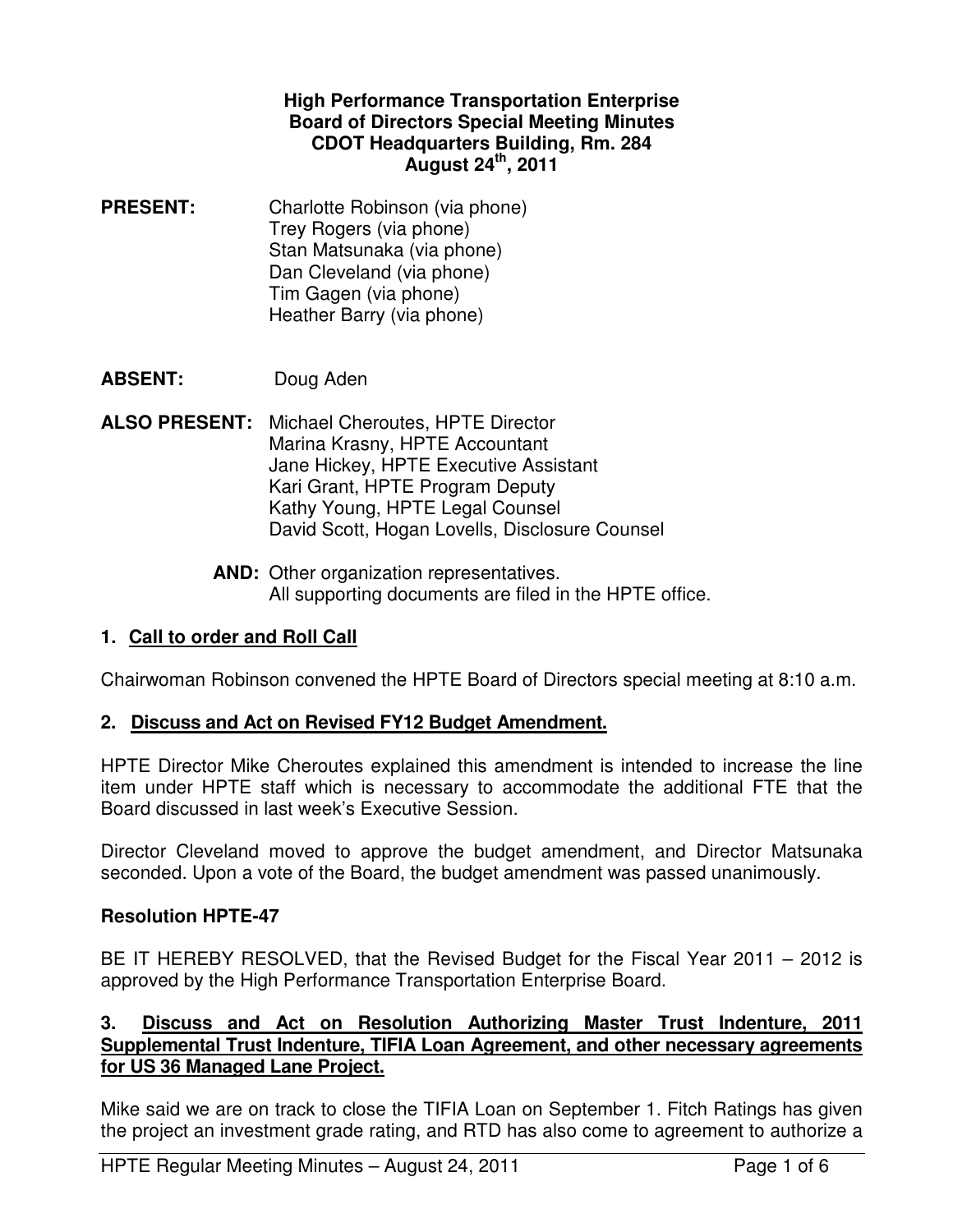\$120 million grant to the project. TIFIA is the only loan borrowing document, and is secured by a senior lien on the managed lanes. Mike noted that the loan will be in the amount of \$54 million. That loan will begin in 2015, at a 3.48% interest rate.

The Master Trust Indenture controls the US 36 Phase 1 and Phase 2 revenues, in a pledge of revenues in order of specific priorities, and sets the architecture for future borrowings. The Master Trust Indenture is friendly to a possible P3 solution for Phase 2, and also provides for bonding.

The 2011 Supplemental Indenture authorizes the specific TIFIA loan agreement, and specifies the use of I-25 excess revenues to pay the operation and maintenance costs on Phase 1, as well as a commitment by CDOT to cover any I-25 revenue shortfalls. This matter is now before the Board to authorize basic lending documents.

Chairwoman Robinson asked what the final rating from Fitch is, and Mike said it is BBB-. He noted this is actually a good rating for this kind of project. There were no other questions. Director Rogers moved to approve the Resolution authorizing the Master Trust Indenture, the 2011 Supplemental Indenture, the TIFIA Loan agreement and other necessary documents, and Director Cleveland seconded. Upon a vote of the Board, the motion passed unanimously.

## **High Performance Transportation Enterprise Resolution – HPTE- 48**

**WHEREAS** the General Assembly created the Colorado High Performance Transportation Enterprise (HPTE) as a government-owned business within the Colorado Department of Transportation (CDOT), pursuant to Section 43-4-806 C.R.S.; and

**WHEREAS** the purpose of the HPTE is to aggressively pursue innovative means of more efficiently financing important surface transportation projects that will improve the safety, capacity, and accessibility of the surface transportation system, can feasibly be commenced in a reasonable amount of time, will allow more efficient movement of people, goods, and information throughout Colorado, and will accelerate the economic recovery of Colorado; and

**WHEREAS** such innovate means of financing projects include, but are not limited to, publicprivate partnerships, operating concession agreements, user fee-based project financing, and availability payment and design-build contracting; and

**WHEREAS** HPTE has been pursuing, with the US Department of Transportation (DOT), a Transportation Infrastructure Finance Innovation Act (TIFIA) loan for purposes of financing construction of the US 36 Managed Lanes Project; and

**WHEREAS** HPTE and US DOT representatives have been negotiating the terms of the TIFIA loan agreement and the accompanying Master Trust Indenture and First Supplemental Trust Indenture they are in substantially final form; and

**WHEREAS** the HPTE Board of Directors pursuant to Section 43-4-806(6)(a) and (h) has the power and duty to supervise the HPTE Director and to make and enter into all other contracts or agreements; and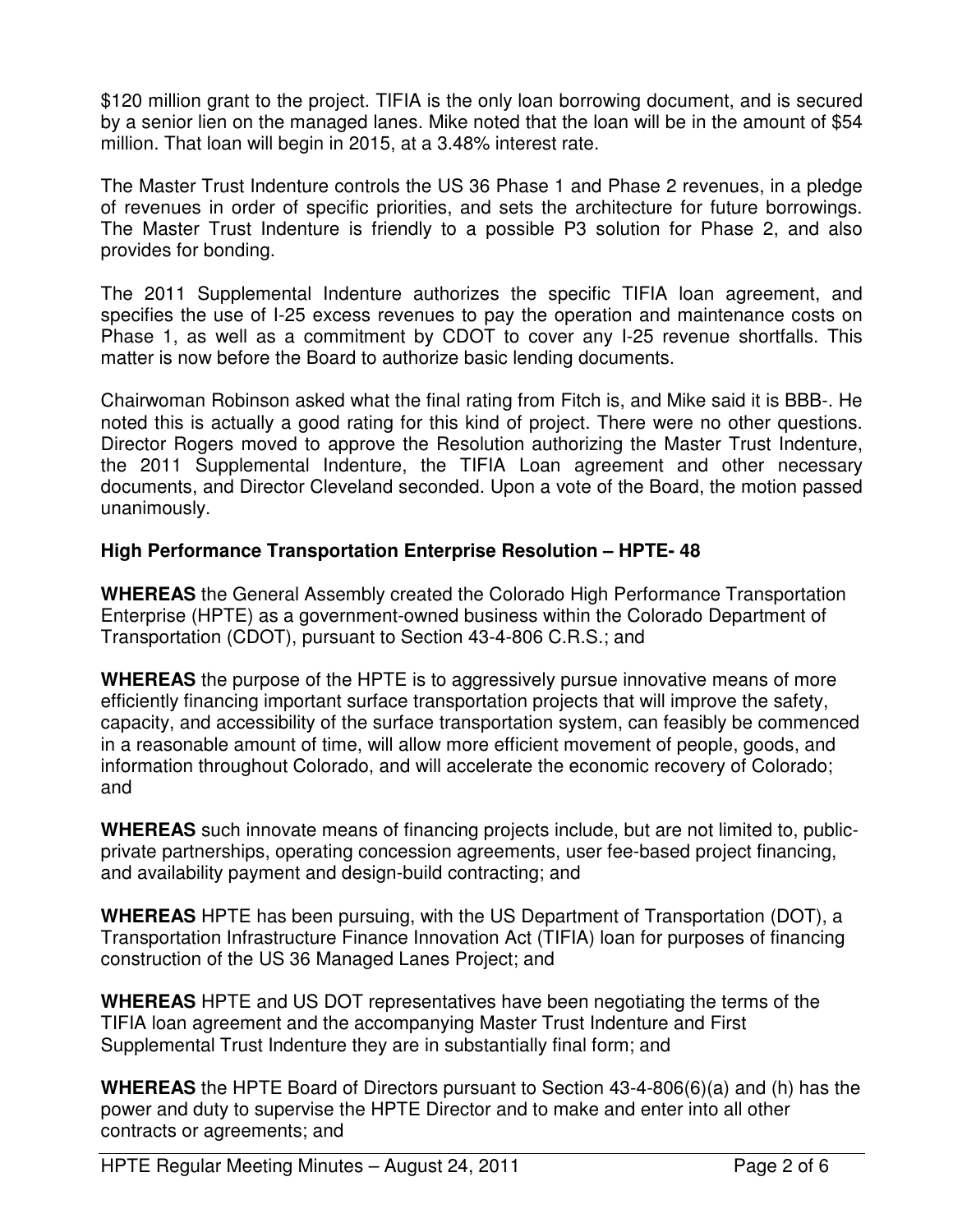**NOW THEREFORE BE IT RESOLVED:** the HPTE Board of Directors hereby approves and authorizes the HPTE to enter into the TIFIA Loan Agreement, the Master Trust Indenture, and the First Supplemental Trust Indenture and any and all other agreements necessary to implement the plan of finance for the US 36 Managed Lanes Project in substantially the form available at the meeting at which the resolution is being adopted, with such changes, not inconsistent with the resolution, as the HPTE Director determines are necessary to implement the financing plan and close. The HPTE Board of Directors hereby authorizes the HPTE Director to sign these documents on behalf of the HPTE.

### **4**. **Discuss and Act on Resolution Authorizing Intra-Agency Loan Agreement for O&M Expenses for US 36 Managed Lane Project.**

Mike said this is the Resolution that authorizes and agreement with CDOT, by which CDOT agrees and HPTE obligates itself to make and repay operation and maintenance loans from CDOT in the event that excess revenues from I-25 are not sufficient to pay O & M costs on US 36 Phase One. He said he does not expect this to happen, but the agreement is in place to formalize the commitments on both sides for TIFIA's purposes.

There were no questions or discussion on this item. Director Gagen moved to approve, and Director Matsunaka seconded, and the motion passed unanimously.

## **High Performance Transportation Enterprise – HPTE-49**

### **Approving the Intra-Agency Loan Agreement for O&M Expenses for US 36 Managed Lanes as Part of HPTE's TIFIA Loan Process**

 WHEREAS, the High Performance Transportation Enterprise (HPTE) was authorized and created pursuant to C.R.S. 43-4-806 as a government-owned business, a TABORexempt enterprise and a division of CDOT charged with aggressively pursuing innovative means of financing surface transportation projects; and

 WHEREAS, HPTE has been pursuing, with the US DOT, a Transportation Infrastructure Finance and Innovation Act (TIFIA) loan for purposes of financing construction of the US 36 Managed Lanes Project; and

 WHEREAS, a key issue for approval of a TIFIA loan for the project is providing assurance to US DOT that the US 36 Managed Lanes, once constructed, will be properly operated and maintained; and

 WHEREAS, the primary source for payment of operation and maintenance (O&M) expenses for the US 36 Managed Lanes is the excess revenue generated by the I-25 Express Lanes; and

WHEREAS, the I-25 Express Lanes currently generate sufficient revenues to cover O&M expenses for the US 36 Managed Lanes but the US DOT has requested a back-up source for O&M expenses if the I-25 Express Lanes revenues prove insufficient; and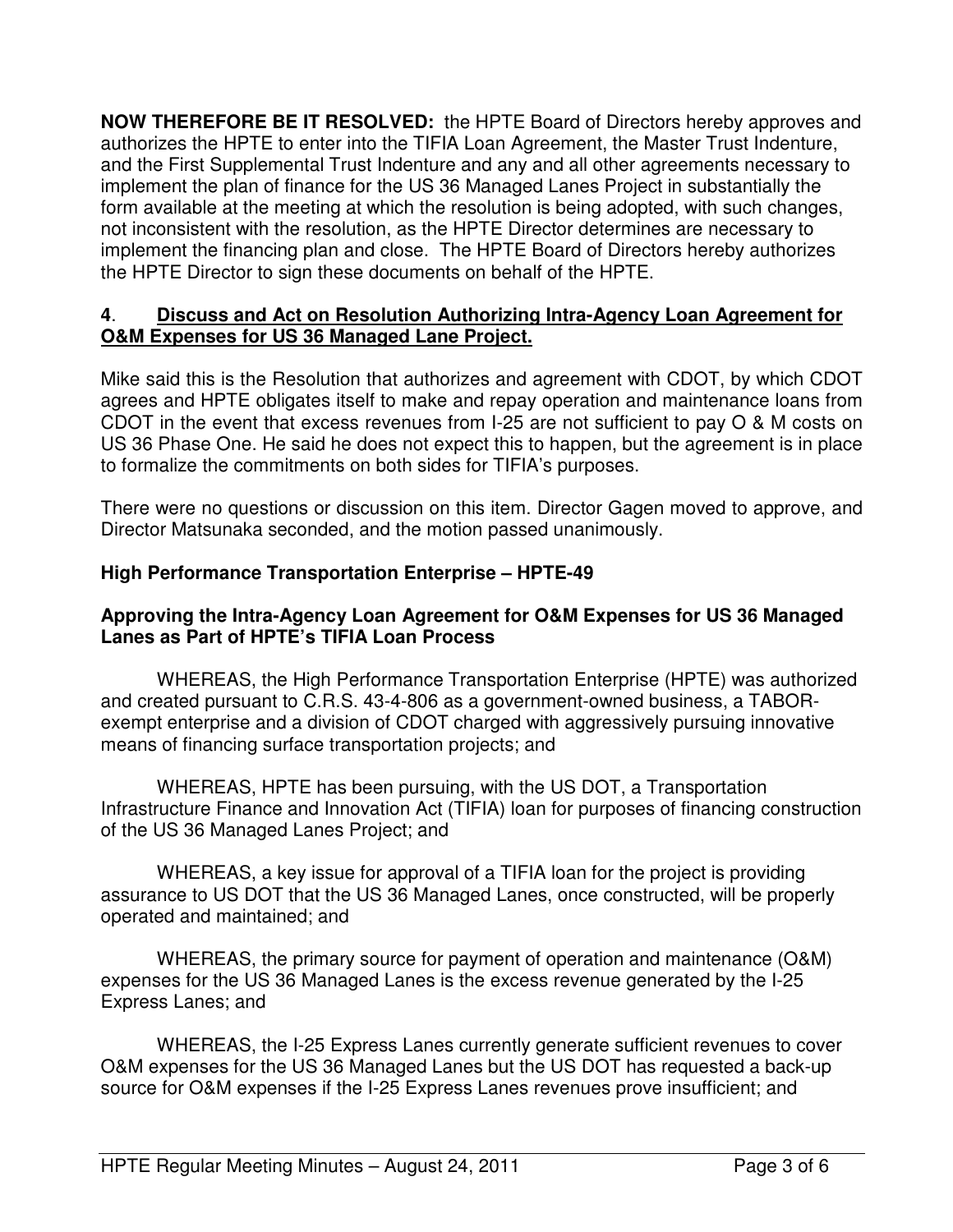WHEREAS, the US 36 Managed Lanes Project will not open for a number of years and HPTE will not know until some future date whether the I-25 Express Lanes revenues will be insufficient to pay O&M expenses; and

WHEREAS, C.R.S. 43-4-806(4) authorizes the Transportation Commission to transfer money from the state highway fund to HPTE to defray expenses of HPTE and provides that such a transfer shall be treated as a loan and shall not be considered a grant for purposes of TABOR; and

WHEREAS, an Intra-Agency Loan Agreement has been developed which details a process among HPTE, CDOT and the Transportation Commission in the event HPTE needs to request an O&M loan, in the future, for the US 36 Managed Lanes; and

WHEREAS, the HPTE Board of Directors has reviewed the Intra-Agency Loan Agreement and desires to state its intention, subject to the terms of this resolution and the Intra-Agency Loan Agreement, to request and accept a loan from CDOT if necessary in future fiscal years to cover US 36 Managed Lanes O&M expenses; and

WHEREAS, the HPTE Board of Directors recognizes and respects the legal principle that it cannot bind future HPTE Boards of Directors with respect to budgetary and policy decisions and agrees that any decision as to whether or not to request a loan from CDOT to cover US 36 O&M expenses shall be made by the HPTE Board of Directors, in its sole discretion, in the year in which the transfer is to occur.

NOW THEREFORE BE IT RESOLVED, the HPTE Board of Directors approves and authorizes the HPTE Director to enter into the Intra-Agency Loan Agreement for O&M Expenses for the US 36 Managed Lanes Project in substantially the form available at the meeting at which the resolution is being adopted, with such changes, not inconsistent with the resolution, as the HPTE Director determines are necessary or desirable, it being expressly understood that the Intra-Agency Loan Agreement details a process for HPTE to seek future O&M Loans from CDOT, and that any decision to request a loan to cover future US 36 Managed Lanes O&M expenses shall be made by the HPTE Board of Directors, in its sole discretion, in the year in which the loan is to be made.

## **5. Discuss and Act on Resolution Accepting Transfer of Federal Funds to HPTE for US 36 Managed Lane Project.**

HPTE Legal Counsel Kathy Young explained that this Resolution is to transfer the remaining \$9.1 million in TIGER grant funds and other Federal funds to HPTE. Mike noted this is a transfer of non-TABOR revenue to the Enterprise.

There were no questions or further discussion. Director Rogers made the motion to approve the Resolution, and Director Matsunaka seconded. Upon a vote of the Board, the motion was approved unanimously.

## **High Performance Transportation Enterprise HPTE-50**

## **Approving Transfer of Remaining TIGER Grant Funds to HPTE together with CMAQ and METRO STP Funds for the US 36 Managed Lanes Project**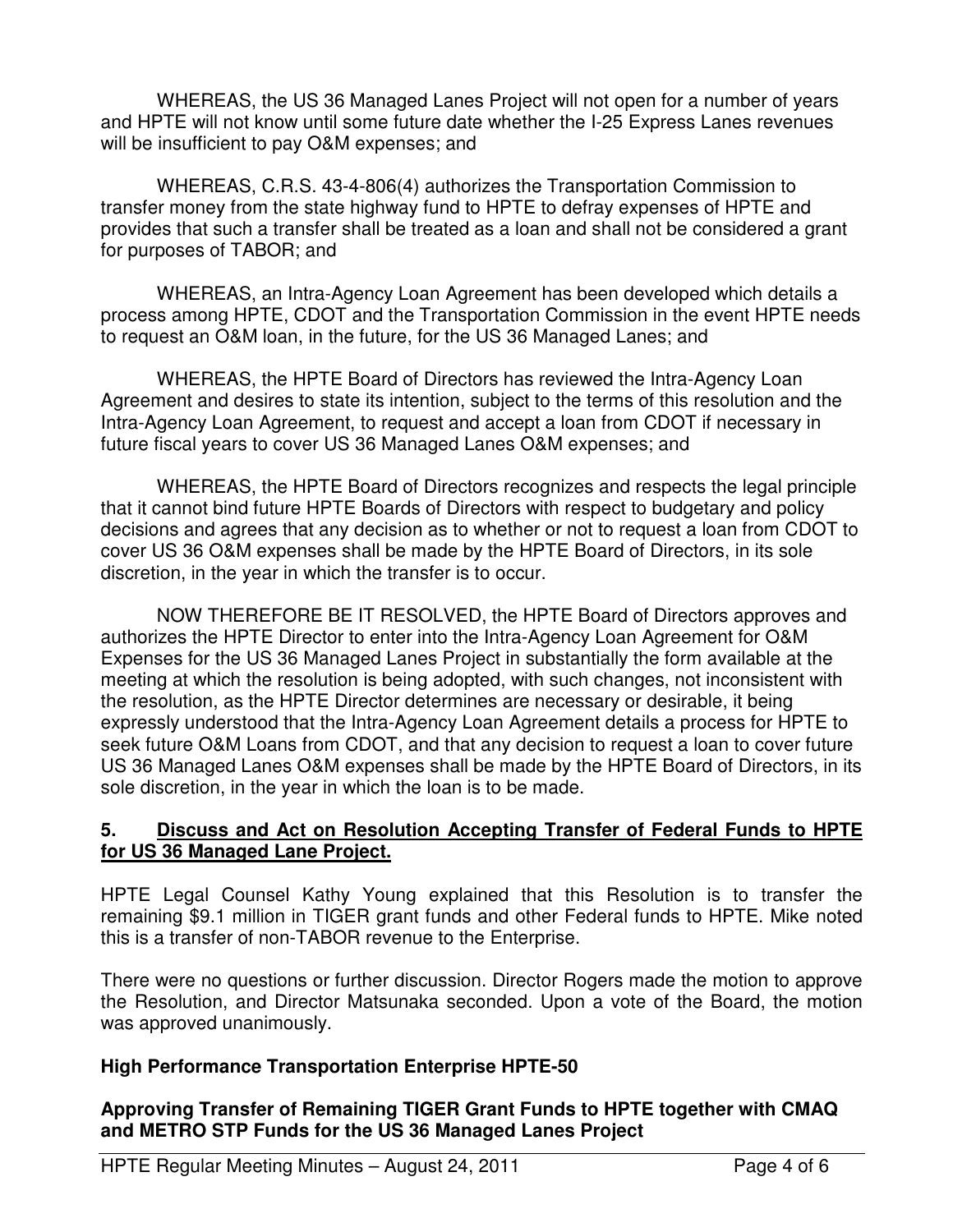WHEREAS, the High Performance Transportation Enterprise (HPTE) was authorized and created pursuant to C.R.S. 43-4-806 as a government-owned business, a TABORexempt enterprise and a division of CDOT charged with aggressively pursuing innovative means of financing surface transportation projects; and

 WHEREAS, CDOT was awarded a \$10 million Transportation Investments for Generating Economic Recovery (TIGER) Challenge grant by the US Department of Transportation (US DOT) in February 2010 for the US 36 Managed Lanes Project; and

 WHEREAS, the intent of the TIGER Challenge grant was to provide incentive to Colorado to pursue up to \$100 million in funding for the US 36 Corridor through the Transportation Infrastructure Finance and Innovation Act (TIFIA) loan program; and

 WHEREAS, HPTE has been pursuing, with the US DOT, a TIFIA loan for purposes of financing construction of the US 36 Managed Lanes Project; and

 WHEREAS, the Transportation Commission previously approved, by Resolution #TC-1863 dated May 20, 2010, transfer of up to \$900,000 of the \$10 million TIGER Challenge grant by CDOT to HPTE to conduct work necessary to seek a TIFIA loan; and

 WHEREAS, HPTE has and will continue to incur costs associated with the TIFIA loan, including possible payment of a credit subsidy to US DOT, closing costs and associated costs incurred for the TIFIA loan; and

 WHEREAS, the balance of the TIGER Challenge grant, consisting of \$9.1 million, is appropriately transferred to and administered by HPTE to pay for its share of US 36 Managed Lanes Project costs, including HPTE costs for a possible credit subsidy payment to US DOT and other costs incurred in connection with closing on the TIFIA loan, with any remaining balance of the TIGER Challenge grant being used by HPTE for direct project costs for the US 36 Managed Lanes Project; and

 WHEREAS, additional federal funds committed to the US 36 Managed Lanes Project, including \$16,715,000 in CMAQ and \$27,285,000 in METRO STP funds made available through the Denver Regional Council of Governments (DRCOG) are appropriately transferred to and administered by HPTE because the DRCOG funds were committed to the US 36 Managed Lanes Project to pay for the Bus/HOV/Managed Lanes elements of the project; and

 WHEREAS, all of the funds contemplated for transfer to and administration by HPTE pursuant to this Resolution are federal funds and therefore do not constitute "state or local funds" for purposes of Article X, Sec. 20 of the Colorado Constitution; and

 NOW THEREFORE BE IT RESOLVED, the HPTE Board of Directors hereby approves and accepts the transfer from the Transportation Commission of Colorado to HPTE of the remaining \$9.1 million in TIGER Challenge grant funds, to be utilized first for HPTE costs incurred in connection closing of the TIFIA loan with remaining TIGER funds to be used by HPTE for direct US 36 Managed Lanes Project costs; and